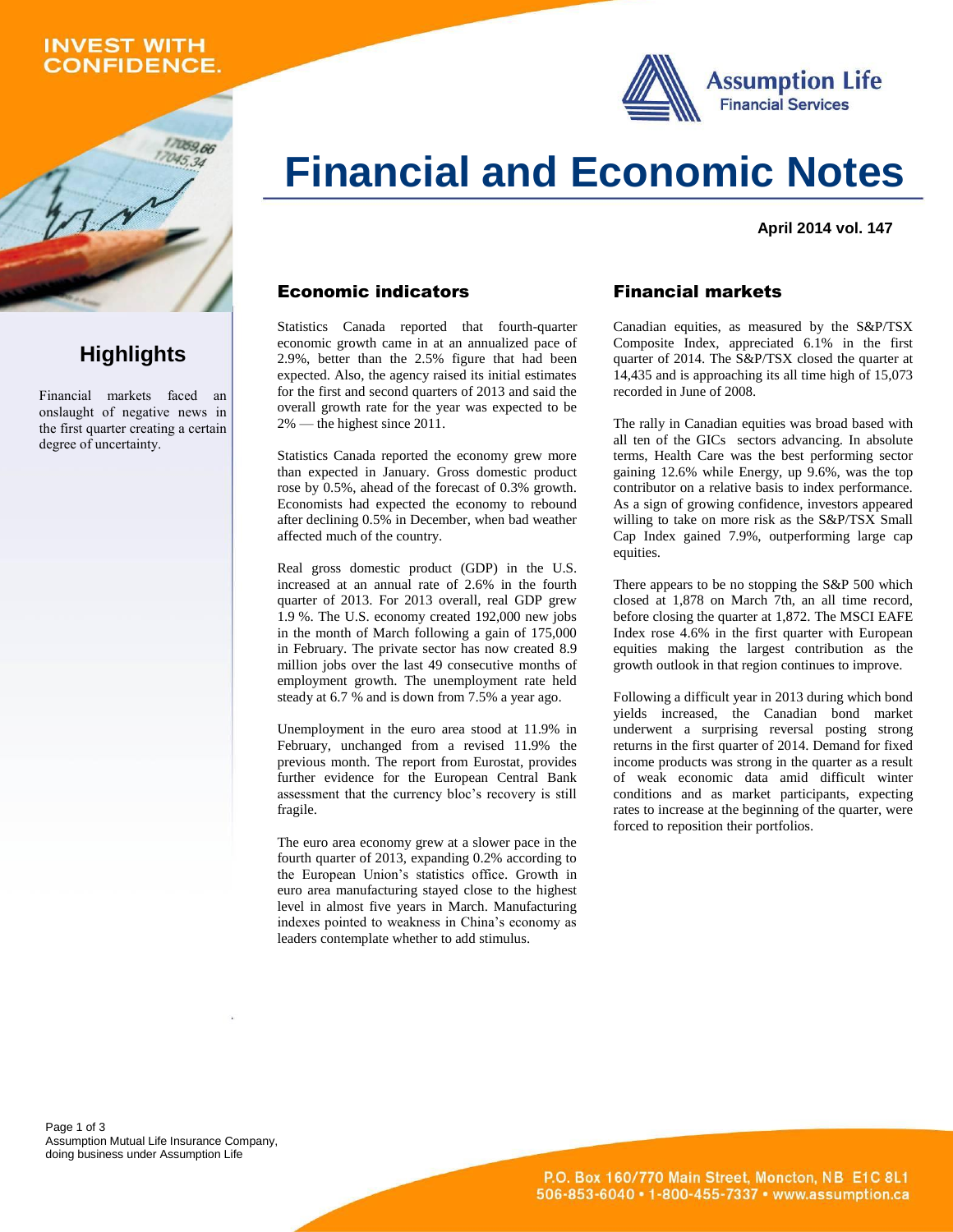### **INVEST WITH ONFIDENCE.**





# **Financial and Economic Notes**

# Assumption Life Investment Funds Applicable for Registered Pension Plan clients only

#### Gross returns as of March 31, 2014

| <b>FUNDS</b>                               | 1 MTH         | <b>YTD</b>    | 1 year            | 2 years       | 3 years          | 4 years          | 5 years       |
|--------------------------------------------|---------------|---------------|-------------------|---------------|------------------|------------------|---------------|
|                                            | $\frac{0}{0}$ | $\frac{0}{0}$ | $\frac{0}{0}$     | $\frac{0}{0}$ | $\frac{0}{0}$    | $\frac{0}{0}$    | $\frac{0}{0}$ |
| <b>ASSUMPTION / LOUISBOURG FUNDS</b>       |               |               |                   |               |                  |                  |               |
| <b>Balanced Fund - RPP</b>                 | 0.6           | 4.3           | 15.0              | 11.1          | 7.6              | 8.2              | 10.0          |
| Multi-Index                                | 0.3           | 4.4           | 13.0              | 10.2          | 7.1              | 8.1              | 10.7          |
| <b>Canadian Dividend Fund</b>              | 1.4           | 4.0           | 20.6              | 14.6          | 9.0              | 12.9             | 17.9          |
| S&P / TSX Index                            | 1.2           | 6.1           | 16.0              | 10.9          | 3.6              | 7.5              | 13.7          |
| <b>U.S. Equity Fund (\$CAN)</b>            | 1.2           | 7.7           | 40.4              | 22.8          | 19.0             | 16.3             | 16.4          |
| S&P 500 Index (\$ CAN)                     | 0.5           | 5.8           | 32.4              | 23.9          | 19.6             | 17.3             | 18.0          |
| <b>Money Market Fund</b>                   | 0.1           | 0.2           | 0.7               | 0.8           | 0.8              | 0.8              | 0.8           |
| SCM 91 Day T-Bills                         | 0.1           | 0.2           | 1.0               | 1.0           | 1.0              | 0.9              | 0.8           |
| <b>Canadian Equity Fund</b>                | 1.1           | 5.2           | 19.2              | 10.9          | 3.4              | 7.0              | 12.5          |
| S&P / TSX Index                            | 1.2           | 6.1           | 16.0              | 10.9          | 3.6              | 7.5              | 13.7          |
| <b>Fixed Income Fund</b>                   | $-0.1$        | 2.9           | 1.6               | 3.2           | 5.3              | 5.3              | 6.0           |
| <b>SCM Universe Bond Index</b>             | $-0.2$        | 2.8           | 0.8               | 2.7           | 5.0              | 5.0              | 5.0           |
| <b>Growth Portfolio</b>                    | 0.7           | 5.5           | 25.7              | 17.6          | 9.9              | n/a              | n/a           |
| Multi-Index                                | 0.6           | 5.5           | 20.8              | 14.8          | 8.0              | n/a              | n/a           |
| <b>Balanced Growth Portfolio</b>           | 0.6           | 4.9           | 21.1              | 14.9          | 9.1              | n/a              | n/a           |
| Multi-Index                                | 0.4           | 4.8           | 15.9              | 11.9          | 7.2              | n/a              | n/a           |
| <b>Balanced Portfolio</b>                  | 0.4           | 4.2           | 14.8              | 11.4          | 8.1              | n/a              | n/a           |
| Multi-Index                                | 0.2           | 4.1           | 10.7              | 8.8           | 6.5              | n/a              | n/a           |
| <b>Conservative Portfolio</b>              | 0.5           | 3.6           | 8.3               | 7.4           | 6.9              | n/a              | n/a           |
| Multi-Index                                | 0.0           | 3.4           | 5.6               | 5.6           | $\overline{5.6}$ | n/a              | n/a           |
| <b>Small Cap. Canadian Equity Fund</b>     | 1.2           | 7.9           | 27.5              | 12.7          | 6.1              | 12.5             | 23.7          |
| <b>BMO NB Small Cap Weighted Index</b>     | 0.3           | 7.9           | 15.4              | 3.5           | $-2.8$           | 5.5              | 18.5          |
| <b>TSX Momentum</b>                        | $-1.7$        | 7.6           | 23.5              | 18.1          | 2.0              | 9.0              | 12.9          |
| S&P / TSX Index                            | 1.2           | 6.1           | 16.0              | 10.9          | 3.6              | 7.5              | 13.7          |
| <b>FIDELITY FUNDS</b>                      |               |               |                   |               |                  |                  |               |
| <b>Canadian Opportunities Fund</b>         | 0.0           | 2.8           | 19.8              | 13.6          | 6.0              | 11.3             | 21.2          |
| S&P / TSX Small and Mid Cap Combined Index | 1.2           | 7.6           | 16.6              | 10.3          | 3.6              | 9.6              | 18.5          |
| <b>True North Fund</b>                     | 10.0          | 4.8           | 23.5              | 17.9          | 9.0              | 11.3             | 15.9          |
| S&P / TSX Index                            | 1.2           | 6.1           | 16.0              | 10.9          | 3.6              | 7.5              | 13.7          |
| <b>Overseas Fund</b>                       | $-1.0$        | 3.3           | 23.9              | 17.4          | 9.7              | 9.9              | 13.2          |
| <b>MSCI EAFE Index</b>                     | $-0.9$        | 4.6           | $\overline{27.7}$ | 20.2          | 11.9             | 10.3             | 13.0          |
| <b>Europe Fund</b>                         | $-2.0$        | 4.1           | 34.6              | 24.6          | 16.2             | 15.2             | 17.0          |
| <b>MSCI</b> Europe Index                   | $-1.3$        | 6.1           | 35.3              | 23.3          | 13.0             | 11.7             | 14.4          |
| <b>American Disciplined Equity Fund</b>    | $-0.7$        | 5.2           | 35.2              | 23.2          | 17.7             | 15.9             | 16.9          |
| S&P 500 Index (\$CAN)                      | 0.5           | 5.8           | 32.4              | 23.9          | 19.6             | 17.3             | 18.0          |
| <b>NorthStar Fund</b>                      | 0.4           | 6.5           | 38.3              | 27.3          | 17.3             | 16.0             | 20.1          |
| <b>MSCI</b> World Index                    | $-0.2$        | 5.2           | 29.4              | 21.3          | 15.0             | 13.4             | 15.2          |
| <b>Monthly Income Fund</b>                 | 0.7           | 3.4           | 12.2              | 11.6          | 10.2             | 11.2             | 16.0          |
| Multi-Index                                | 0.3           | 4.4           | 13.0              | 10.2          | 7.1              | 8.1              | 10.7          |
| <b>Canadian Asset Allocation Fund</b>      | 0.9           | 5.1           | 14.9              | 9.9           | 5.5              | 7.0              | 11.4          |
| Multi-Index                                | 0.3           | 4.4           | 13.0              | 10.2          | 7.1              | $\overline{8.1}$ | 10.7          |
| <b>Far East Fund</b>                       | $-1.6$        | $-0.4$        | 11.0              | 12.7          | 7.4              | n/a              | n/a           |
| MSCI AC FE ex Jap (G)                      | 0.1           | 2.4           | 11.6              | 10.7          | 6.1              | n/a              | n/a           |